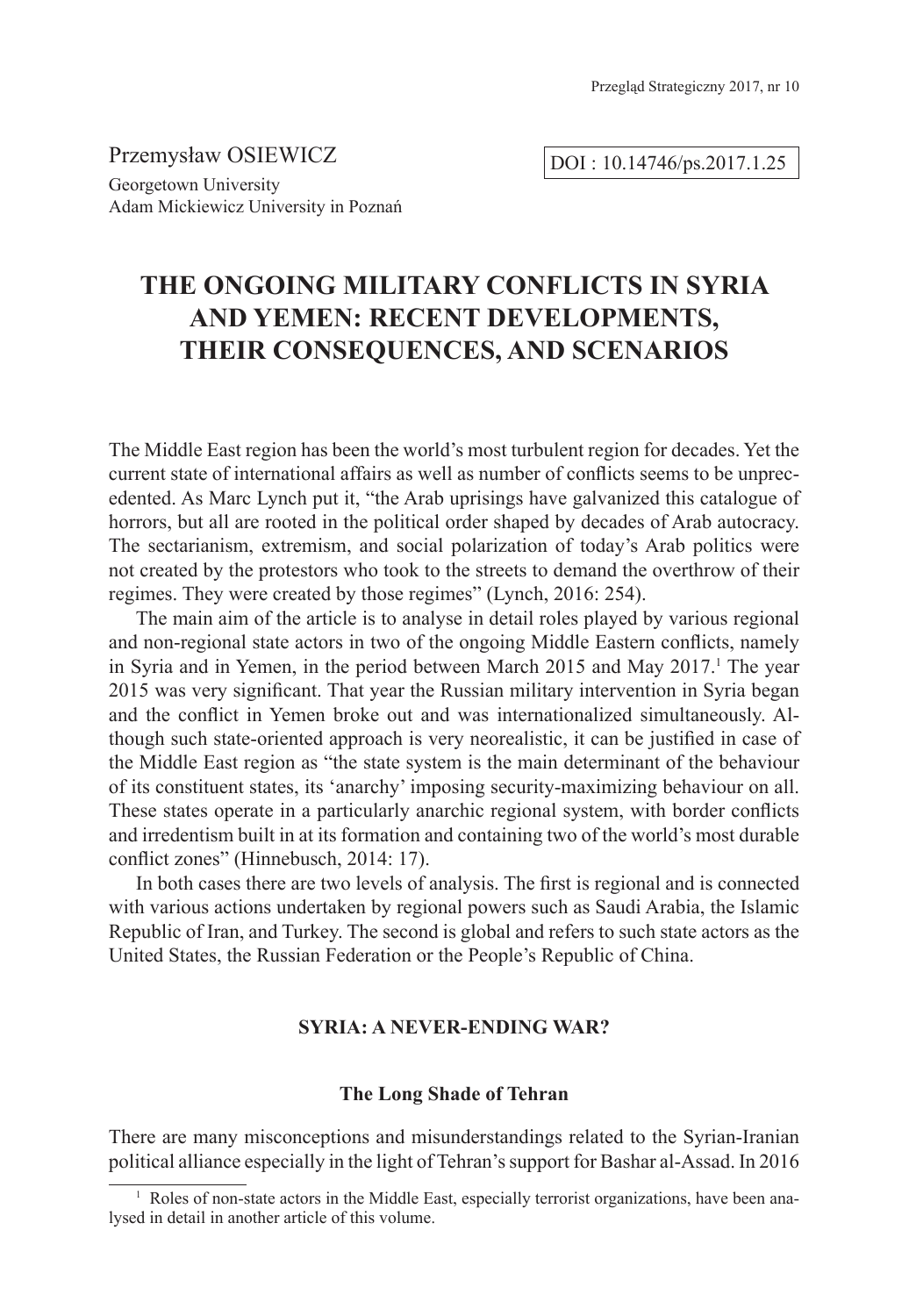Iran's motivation still stemmed from strategic and pragmatic assumptions rather than sectarian or ideological reasons. The main aim of the Iranian grand strategy is to lead the whole Muslim community in the world, not only Shiites. Kathleen H. Hicks and Melissa G. Dalton emphasize the fact that "while Iran's backing of the Syrian regime is not motivated by sectarianism, there is awareness in Iran that its active intervention, along with Hezbollah's, has fuelled the perception of Iran as primarily a sectarian actor. This perception undermines the benefits Iran might reap through its anti-American and anti-Israeli stances. [...] Concerns have also been expressed about the effects of the Syrian government's brutality and the impact it will have given Iran's support" (Hicks, Dalton, 2017: 14). Tom Cooper also underlines the fact that although Syria and Iran are not natural allies, Iran's support for the Assad regime "is partly related to its need for Syria as an Arab ally against the Sunni Arab states – foremost Saudi Arabia – but especially for Syrian support for the Iranian proxy in Lebanon, the Hezbollah. [...] As usual in such cases, the methods in which the Islamic Revolutionary Guard Corps IRGC became involved more resembled a combined – intelligence and commercial – enterprise than a classic, conventional military intervention" (Cooper, 2015: 48). As long as Assad is in power, Hezbollah will have access to the Eastern Mediterranean. As far as the level of the Iranian military support is concerned, in 2016 the total number of regular forces, the IRGC's soldiers, and non-Iranian forces deployed by Iran was estimated at around 70,000 (Rafizadeh, 2016). According to such estimates, they outnumbered Assad's forces in Syria. Besides, it has to be underlined that death toll among Iran's forces in Syria passed 1,000 in November of the same year (Sharafedin, 2016).

According to Kenneth Katzman, "Russia's intervention in Syria apparently emboldened Iran that its maximum goals in Syria could be achieved, and since late 2016, Iran has apparently continued to pursue that goal in new conflict resolution negotiations brokered by Russia and with Turkey" (Katzman, 2017: 39). The invitation to the Astana process let Iran upgrade its regional position as well as proved that Tehran can play a constructive role in international relations. This way a country widely associated with its nuclear program and power projection in the Middle East appeared to be one of the most influential peace brokers. It is very unlikely that Iran will withdraw its support for Assad as long as he personally guarantees the protection of Iran's geostrategic interests.

## **The Turkish Involvement**

It would be very hard to deny that, as Joshua W. Walker put it, Turkey's "imperial legacy can serve as both a constraint and an opportunity for a Turkish grand strategy. [...] The prestige associated with playing an active regional role seems to be driving the resurgence in the glorification of imperial memories and the emphasis on recapturing Ottoman thinking on the part of the current government" (Walker, 2012: 31). There is no doubt that the ruling Justice and Development Party and its key ideologists like Ahmet Davutoglu have begun formulating the priorities for the Turkish foreign policy in the framework of so-called Neo-Ottomanism since the very beginning of the AKP rule. As the Turkish authorities perceived the existing states and borders as remnants of the colonial order, especially of the Sykes-Picot Agreement of 1916, the Arab Spring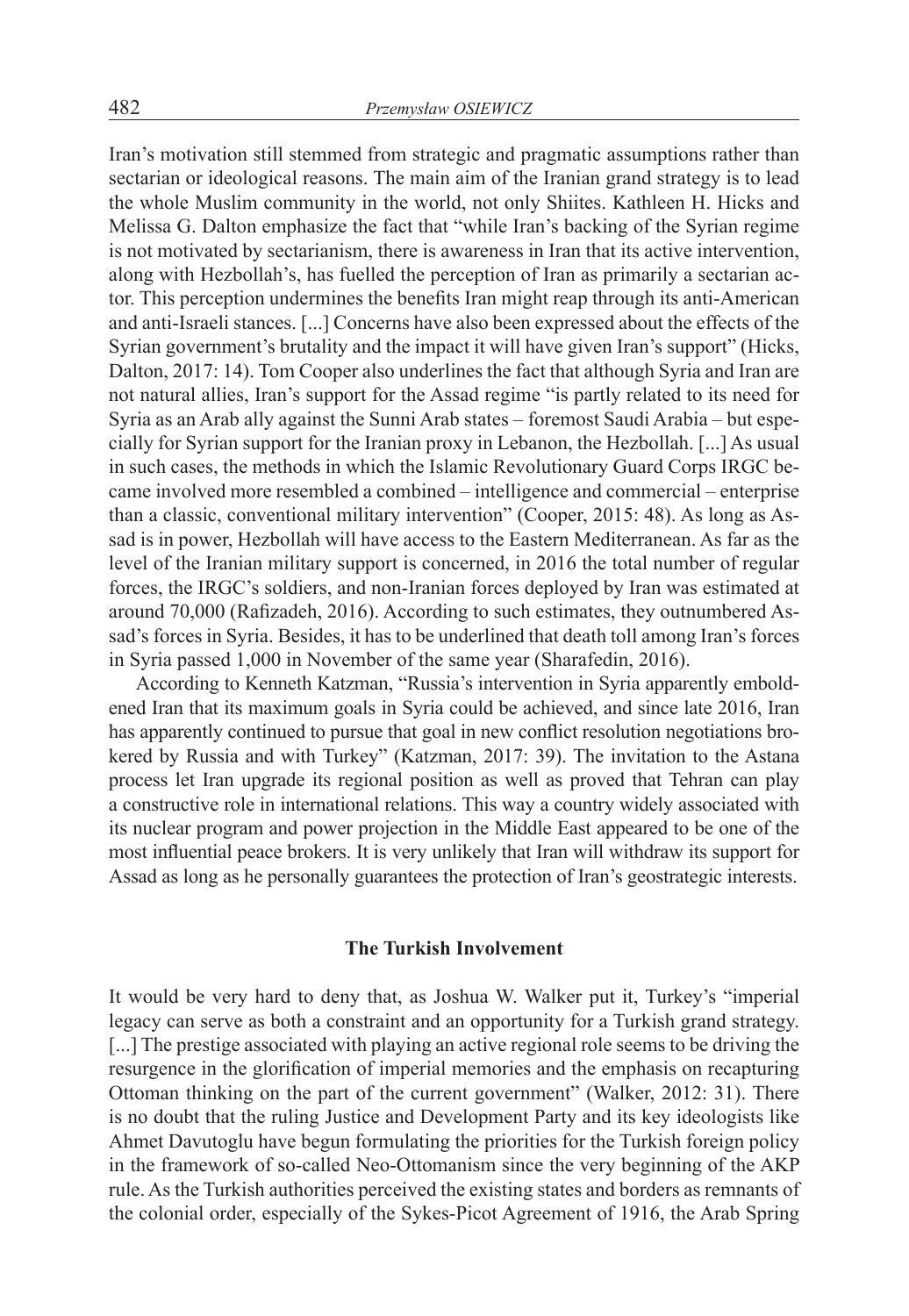provided Ankara with a unique opportunity to modify the existing regional order on its own terms. Bashar al-Assad, a political ally before 2011, suddenly became an enemy of the then Turkish prime minister Recep Tayyip Erdogan. Soon after that Turks began supporting various rebel groups in Syria. And Turkey, along with its allies like Qatar or Saudi Arabia, counted on a military victory and ascension to power of opposition leaders. Yet the Assad regime could rely on a significant support from Iran and Russia what resulted in a stalemate. In such circumstances, the establishment of the Islamic State in 2014 "provided an opportunity for Saudi Arabia, Qatar, and Turkey. All three states held that IS was a problem, but so was the Assad regime in Syria. More importantly, in their views, the two problems were intimately linked" (Baskan, 2016: 132).

The events of 2016 proved, however, that what had seemed achievable in the first years of the conflict was not possible any longer. As Robins put it, "initially, Erdogan assumed that the regime of Bashar al-Assad would simply buckle under internal pressure. This was not an iconoclastic position, as it was shared by many other analysts and governments. [...] It is also likely that Erdogan was increasingly influenced by the sectarian numbers game. This he saw as a reflection of the minoritarian nature of Syria's Alawite regime, with Alawites composing just 11 percent of the Syrian population compared to its 60 percent Sunni Muslim majority" (Robins, 2014: 332). All such assumptions appeared to be fatal miscalculations. In 2016 the situation in Syria posed a far bigger threat to the Turkish national security than at the very beginning of the conflict. Almost all local developments were not in line with Turkish expectations. Russia increased its military presence, Iran sent more IRGC's soldiers and increased its support for various proxies, the Islamic State conducted several terrorist attacks on the Turkish territory, and, last but not least, Kurds in northern Syria got their strength back. Besides, Turkey still had to cope with millions of Syrian refugees. As if all that weren't enough, the United States armed the People's Protection Units – YPG, a Kurdish militia in Syria.

As a result, it became obvious that Turkey finally lost its military influence in Syria. The rebel groups supported by Ankara lost the battle of Aleppo as well as other strategically significant skirmishes with the regime forces. If the Turkish authorities wanted to maintain some political influence in the future, they would have to seek compromise and closer cooperation with key Damascus' allies, namely Russia and Iran. Some scholars suggest that had Turkey intervened militarily in Syria before 2015, it could have toppled the Assad regime. The others, however, claim that such scenario was simply unrealistic. According to Robert Mason, "Turkey could have intervened in Syria where the United States was unwilling or unable to, especially through putting boots on the ground to establish what the government in Ankara called for: safe zones. However, its battle with the PKK and many problems with allies make that increasingly unlikely" (Mason, 2017: 140).

# **The Arab States of the Persian Gulf: (Un)divided**

At the very beginning the anti-Assad uprising in Syria was not welcomed by the Arab states of the Persian Gulf in general and by Saudi Arabia in particular. Although they got no business defending al-Assad, another sudden regime change in the region could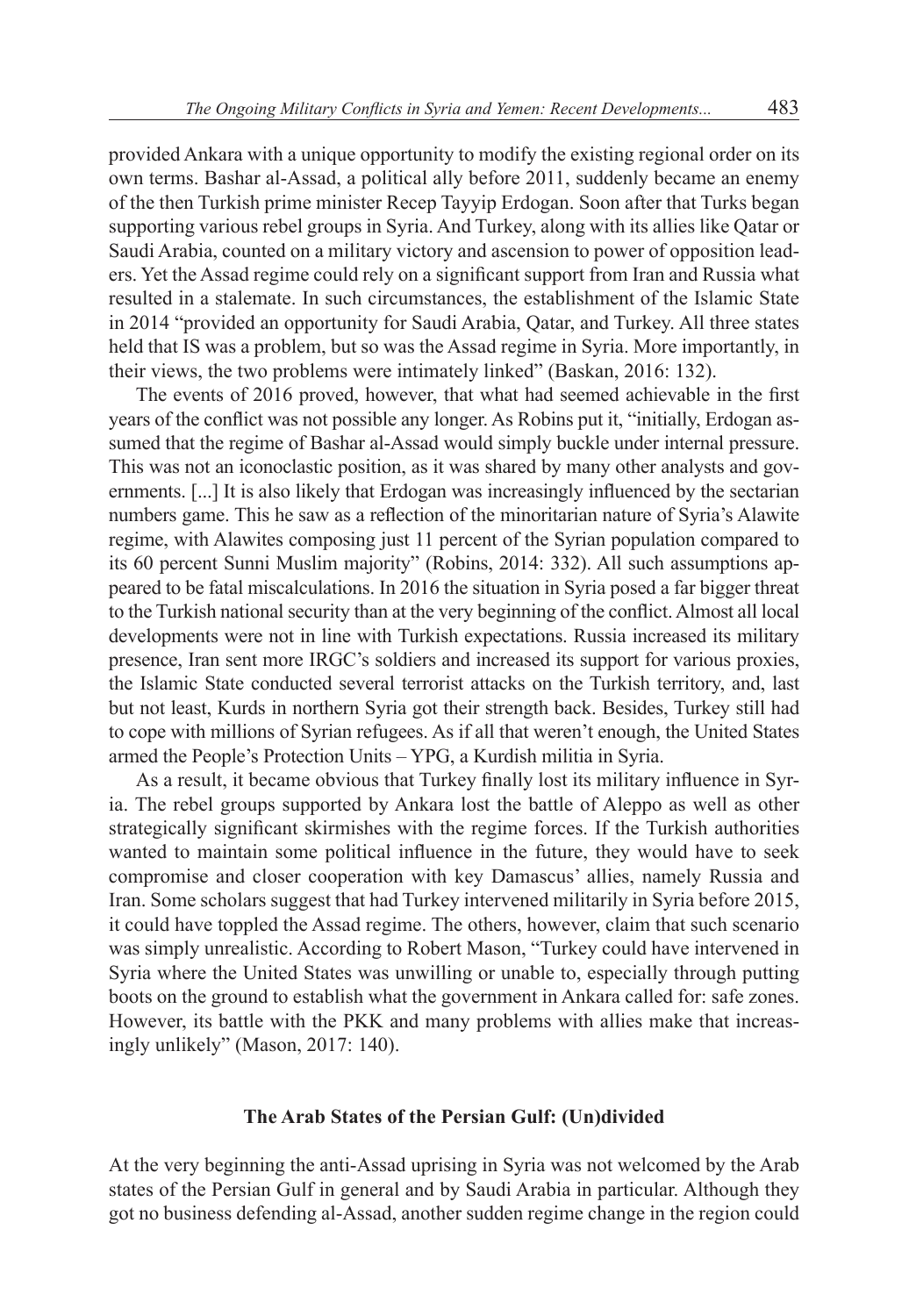have posed a real threat to national security and stability of the other autocratic regimes especially in Saudi Arabia, Bahrain, and the UAE. Later, when this risk was gradually diminishing, the civil war in Syria appeared as a unique opportunity for a regime change in Damascus. And there is no doubt that it was not Syria that was the most important element in this game, but rather Assad's links and support for the Saudis' arch-rival: Iran. As Christopher Phillips put it, "were Assad to fall it would be a blow to Riyadh's regional nemesis, just as it seemed that Tehran was going to be the big beneficiary of the Arab Spring" (Phillips, 2016: 69). Obviously, Tehran has been very concerned with all political developments in Syria and has perceived them as a direct threat to its national security since the very beginning, namely 2011. For this reason Iranians were and still are determined to provide Assad with both political and military help. If Iran lost its only ally in the Arab world, consequences for its geostrategic position in the Middle East region could be devastating. As F. Gregory Gause described that, "Riyadh has responded to the new Iranian challenge by supporting the opposition to Syrian president Bashar al-Assad, Iran's major Arab state ally" (Gause, 2014: 191). It goes without saying that Donald Trump's victory in the U.S. presidential elections in 2016 provided the Saudi monarchy with new opportunities and freed its hands in Syria. The period during which some Saudi representatives were accused of supporting the so-called Islamic State seems to be over.

At the same time some Arab states, notably Qatar, were accused of supporting rebel groups including radical Islamists in Syria. Undoubtedly, the Qatar's number one priority is to remove the Syrian president from power. At the same time the Qatari monarchy is often accused of jeopardizing regional security. Doha allegedly offered assistance and sent arms to the Army of Conquest – *Jaish al-Fatah* which contained some groups connected directly to al-Qaeda. By the way, such activities resulted in a regional isolation of Qatar in June 2017.

# **The Clash of the Titans: the Russian Federation versus the United States**

In the opinion of Karina Fayzullina, "Assad has never been Moscow's best friend. [...] First of all, Russia seeks to secure stability in the region, and secondly to strengthen its positions in world politics on a global level. [...] The overthrow of the regime with the help of international forces will not yield effective results while there is no coherent vision or political programme for the future" (Fayzullina, 2016: 616). Such opinion is supported by other scholars like Bryan B. Gibson who claims that "Russia had shifted the balance of power in the conflict in the regime's favour. In doing so, the Russians opened up room for peace talks" (Gibson, 2017: 20). Yet these talks were to be conducted under conditions laid down by Moscow.

Undoubtedly, the Russian military engagement in Syria in 2015 radically changed the situation on the ground. Moscow's new active attitude towards the conflict resulted in its further internationalization and added a new, global dimension. For instance, Russian military presence forced other actors especially the United States to intensify their efforts in Syria. Moreover, Russia's cooperation with the Iranian troops in Syria encouraged key Assad's rivals at that time, namely Turkey and Saudi Arabia, to in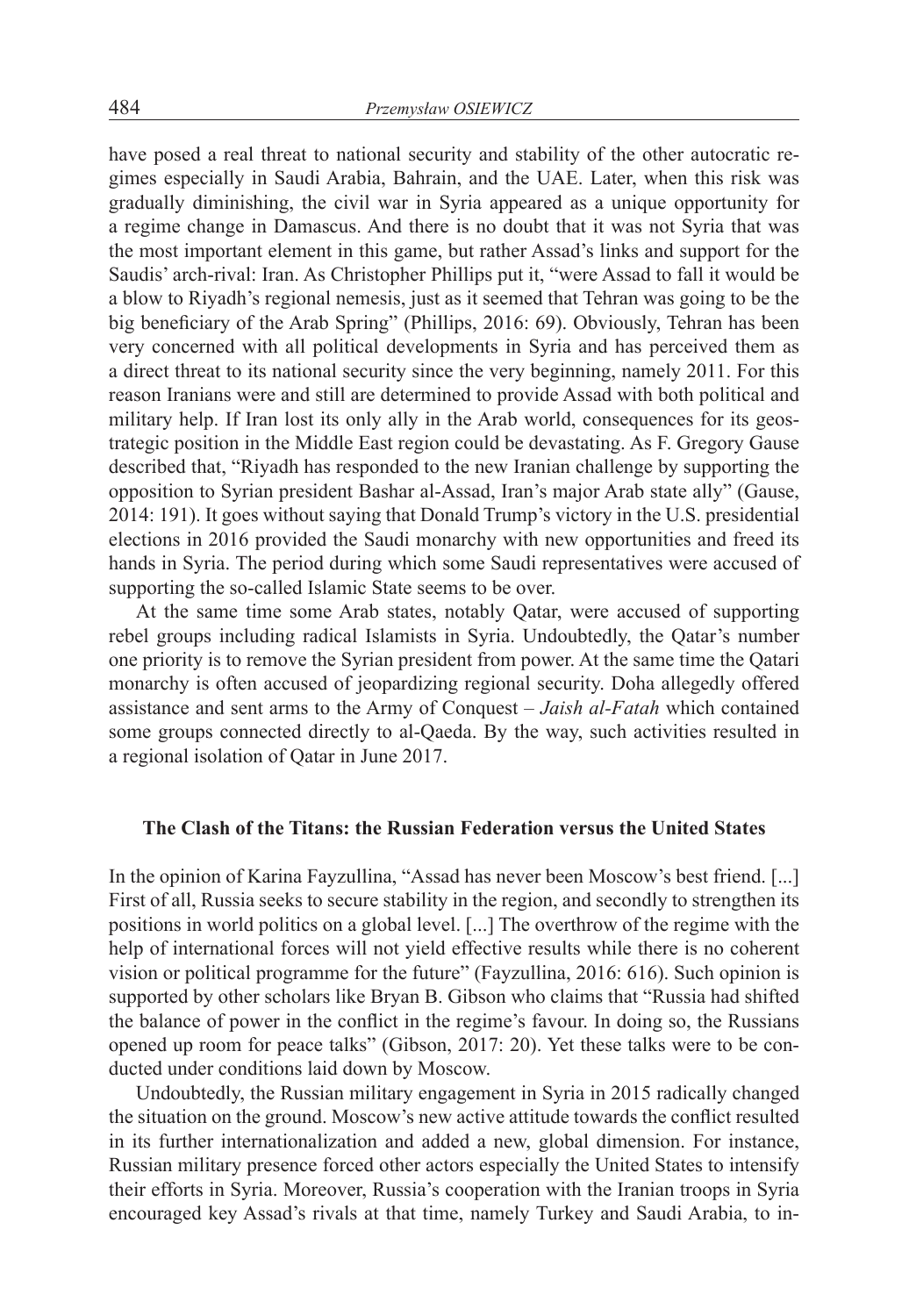crease support for their local proxies. Such point of view is shared by Charles L. Glaser and Rosemary A. Kelanic who underline the fact that "Russian military intervention in the fall of 2015 to support the Bashar al-Assad government widened the crisis over the Syrian civil war" (Glaser, Kelanic, 2016: 4). Finally, Moscow has invested billions of dollars in the Syrian war so far. No doubt the Russian authorities would like to recover the money as soon as possible.

The U.S.-Russia divergent views on the conflict in Syria as well as ways of its comprehensive resolution seem to be the most significant as far as international relations at global level are concerned. The tensions between Washington D.C. and Moscow transformed a regional conflict into a global one in a political sense. As a result, a lasting settlement without a prior U.S.-Russia accord is no longer possible. In 2016 and 2017 both sides undertook their own diplomatic initiatives to bring the fighting parties to a negotiation table. Yet at the same time both Russia and the United States referred to the use of force in order to achieve their particular goals in Syria. While the Russian air force continued its campaign against opponents of the Assad regime, initiated in 2015, the United States bombed a Syrian airbase, namely al-Shayrat airfield, in response to a chemical weapons attack against civilians in Khan Sheikhoun. U.S. Secretary of State Rex Tillerson stated that day: "It is also clear that this horrific conflict, now in its seventh year, demands a genuine ceasefire and the supporters of the armed combatants in the region need to ensure compliance. We call upon Russia and Iran, yet again, to exercise their influence over the Syrian regime and to guarantee that this sort of horrific attack never happens again. As the self-proclaimed guarantors to the ceasefire negotiated in Astana, Russia and Iran also bear great moral responsibility for these deaths" (Tillerson, 2017).

At the same time the Russian Federation invested a lot of effort in the so-called Astana process, which resulted in an agreement signed by Russia, Iran, and Turkey on May 4, 2017. This event was preceded by long diplomatic talks and intense exchange of notes. It seems that Moscow achieved three goals at the same time. Firstly, it showed the world that Russians can work as middlemen and have significant political influence in the Middle Eastern region. Secondly, visits of various leaders only proved that Russia was coming out of international isolation in which it had found itself after the annexation of Crimea in 2014. Alexey Khlebnikov claims that "the success of the Astana talks will define the outcome for the Syrian war, and Russia's image in general. Through the Astana process, Russia managed to bring together the two main regional actors involved in the conflict on the ground, which has decreased the intensity of fighting in certain areas. If, however, the Astana platform fails to produce tangible results, Moscow risks to lose its credibility, which will make all future Russian initiative more doubtful for the other stakeholders" (Khlebnikov, 2017). And finally, the Russian authorities proved that the new international order can be shaped within the Eurasian rather than the Euroatlantic system. This is a major shift which is in line with the current Russian geopolitical view of the world and which is promoted by some influential scholars like, for instance, Alexander Dugin. The main aim of the Russian-Iranian cooperation is to counterbalance the American influence in the region. Yet one has to emphasize the fact that there is a high level of mutual mistrust between the Russian and Iranian authorities, and therefore their current alliance is of a purely pragmatic nature.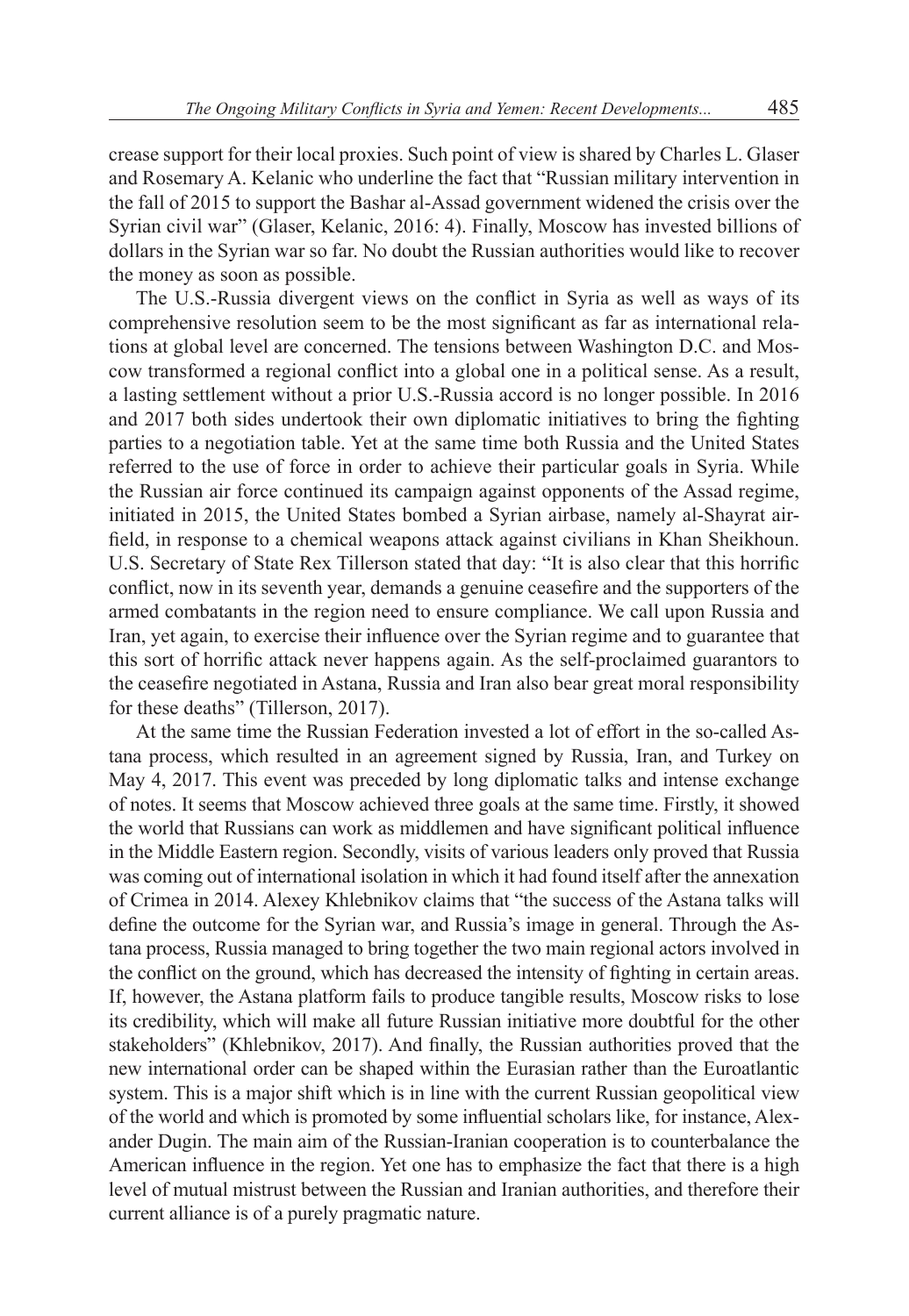On the basis of the Astana process, four de-escalation zones were to be created in order to restore peace and order in Syria. Yet a few essential problems and challenges appeared here. Firstly, the agreement was signed by only three parties and by just one permanent member of the United Nations Security Council. Secondly, not all interested sides of the conflict were present there for obvious reasons. Thirdly, as Charles Lister rightly put it, "this latest initiative lacks any enforcement mechanisms, meaning violators will face no consequences. Russia, Iran and the Assad regime are permitted to continue attacks on suspected al-Qaeda-linked groups, which happen to be conveniently present in all four zones. The memorandum spoke of deploying thirdparty observers, but the Assad regime has said it would treat such a move as a hostile act" (Lister, 2017a).

Nevertheless, Russian Foreign Minister Sergei Lavrov tried to guarantee American support for the project during his visit to the United States of 10 May. He talked to U.S. Secretary of State Rex Tillerson in Washington D.C. Besides, the head of Russian diplomacy had also met President Donald Trump who later described their talk as "very, very good." Besides, he was to emphasize the need for a closer bilateral work to end violence in Syria and Ukraine, as well as "floated the prospect of U.S.-Russia cooperation on resolving Middle East conflicts and returned to a campaign theme by emphasizing his desire for better relations with Moscow" (Acosta, Smith-Spark, Gaouette, 2017).

At the very beginning of 2017 everything indicates that the U.S.-Russia rapprochement may be a key to success of peace negotiations in Syria. Nonetheless, Moscow still supports Assad and his forces while Washington is arming Kurdish militias in northern Syria.

# **The New Player: China and Its Interests in Syria**

The People's Republic of China is known for avoiding any direct interference in internal affairs of other countries. The Chinese authorities tend not to engage in any political disputes or rivalries as long as they do not pose any threats to the Chinese national security or trade interests. The same phenomenon could have been observed when the so-called Arab Spring began. As Jon B. Alterman put it, when the United States welcomed the Arab uprisings, China, "by contrast, viewed them with alarm. Rather than celebrate them, the Chinese government sought to limit domestic reporting on them, fearful of spawning a copycat uprising in China itself. When the results of the Arab revolts of 2011 were far less clear, it looked as if China had a major problem brewing in the Middle East" (Alterman, 2017: 12). At the beginning this observation had been true also in case of the Chinese approach towards the Syrian conflict, yet everything changed in 2016. Although Beijing rarely takes sides in international disputes or conflicts between third parties, it suddenly modified its tactics and began openly supporting Bashar al-Assad. It's a fact that China, along with the Russian Federation, had vetoed the UN Security Council's resolutions condemning policy and actions undertaken by al-Assad long before 2016. Yet at the same time it avoided any clear declarations or judgments what was in line with its foreign policy principles espe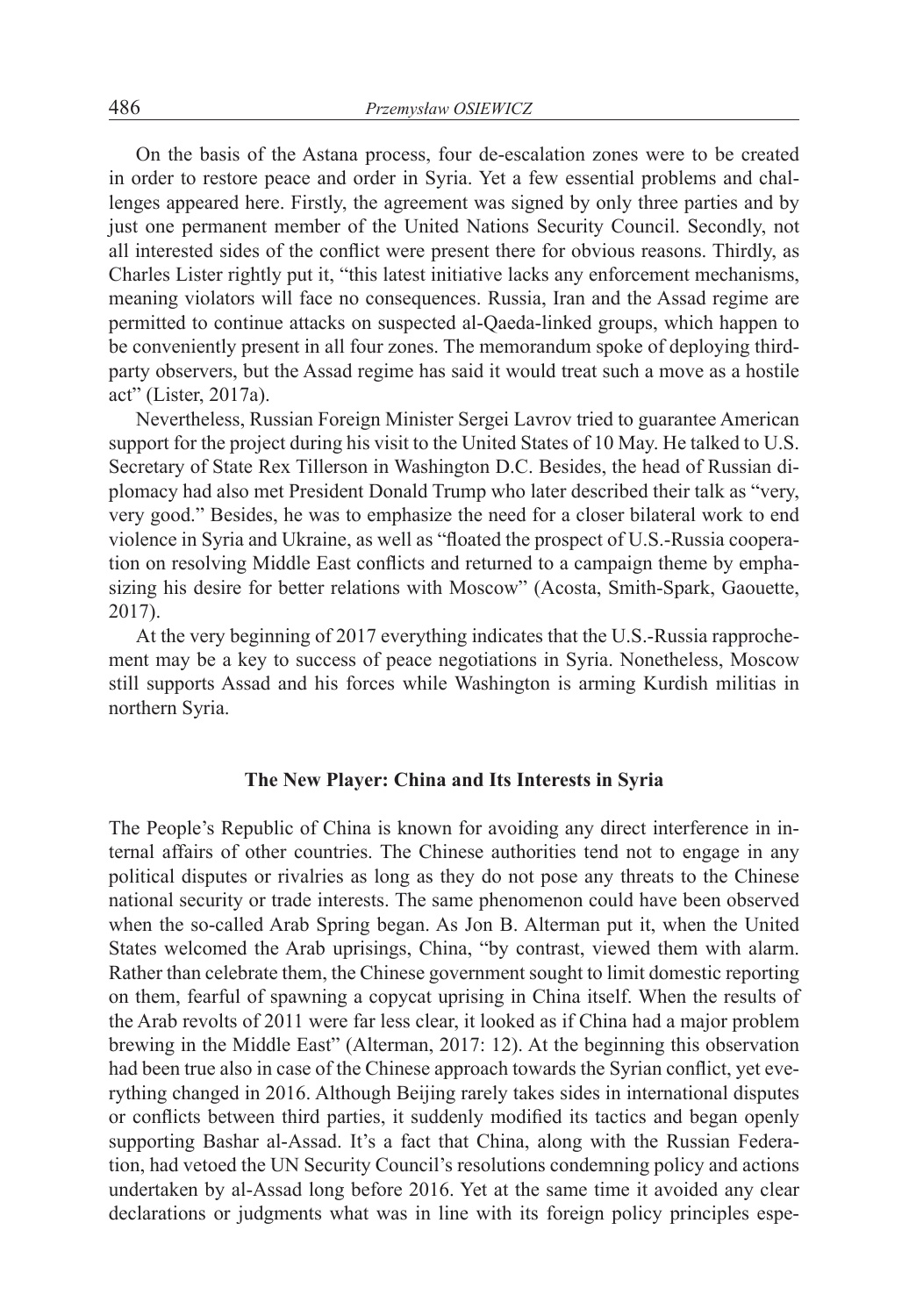cially non-interference in domestic affairs. So, what were the reasons of such a radical change of 2016?

According to Michael Clarke and Raffaello Pantucci, "looking to the Syrian context in particular, there are two major reasons for China's apparent decision to begin playing a more forward role in engaging in Syria. One is China's concern at the numbers and links of Uighur militants from its restive province of Xinjiang participating in the Syrian conflict. The other is its desire for geostrategic stability in the Middle East as it seeks to consummate its *One Belt, One Road* strategy" (Clarke, Pantucci, 2016).

As far as terrorist fighters from China are concerned, the number of Uighurs fighting for various terrorist organizations in Syria was estimated at around 5,000 in May 2017 (Pickrell, 2017). These fighters pose serious threat not only to Syria, other Middle Eastern states or Europe. Beijing is concerned with a very likely scenario that they may come back to China and use their combat experience and military training against the Chinese state. From the People's Republic of China's perspective it seems more reasonable to engage in the conflict on the spot and attempt to eliminate these fighters in Syria and Iraq before they make their way home.

In case of the belt-and-road initiative, known previously as *One Belt, One Road* initiative, the Chinese motivation may not seem as obvious. The project is based on two routes: the land route and the maritime route. Yet it is clear and understandable that the land route will not be completed without stability and peace in the region. The policymakers in Beijing do understand that the Syrian conflict destabilizes not only Syria itself, but affects also all neighbouring countries with special emphasis on Turkey, Iraq, and Iran. The land route, namely the southern railroad route, is to pass through Iran and Turkey nearby Iraq and Syria and therefore the Chinese authorities will do their best to secure their future investments.

# **YEMEN: TOWARDS ANOTHER BREAKUP?**

# **Yemeni Warlords 2.0**

Some scholars claim that there is not just one Yemeni conflict, but rather three simultaneous conflicts. The first one is the Saudi-led campaign against the Houthis. The second conflict is, as Andrew Exum named it, the Iranian campaign whose main purpose is to destabilize the situation in Yemen and, at the same time, to distort freedom of commerce and trade in the Bab al-Mandeb strait. Finally, the third conflict is the U.S.-led military campaign against al-Qaeda of the Arabian Peninsula (Exum, 2017). It is also a personal conflict between Ali Abdullah Saleh, backed by Houthis, and Abdrabbuh Mansour Hadi, backed by the Saudi-led coalition. In this context, Elham Manea presents Yemen as a typical cunning state, which capitalizes on its "perceived weakness in order to render themselves unaccountable both to their citizens and to international institutions" (Manea, 2016: 164).

The Saudi intervention, initiated in 2015, has been widely condemned by the international community. Nonetheless, Riyadh can count on support of the United Arab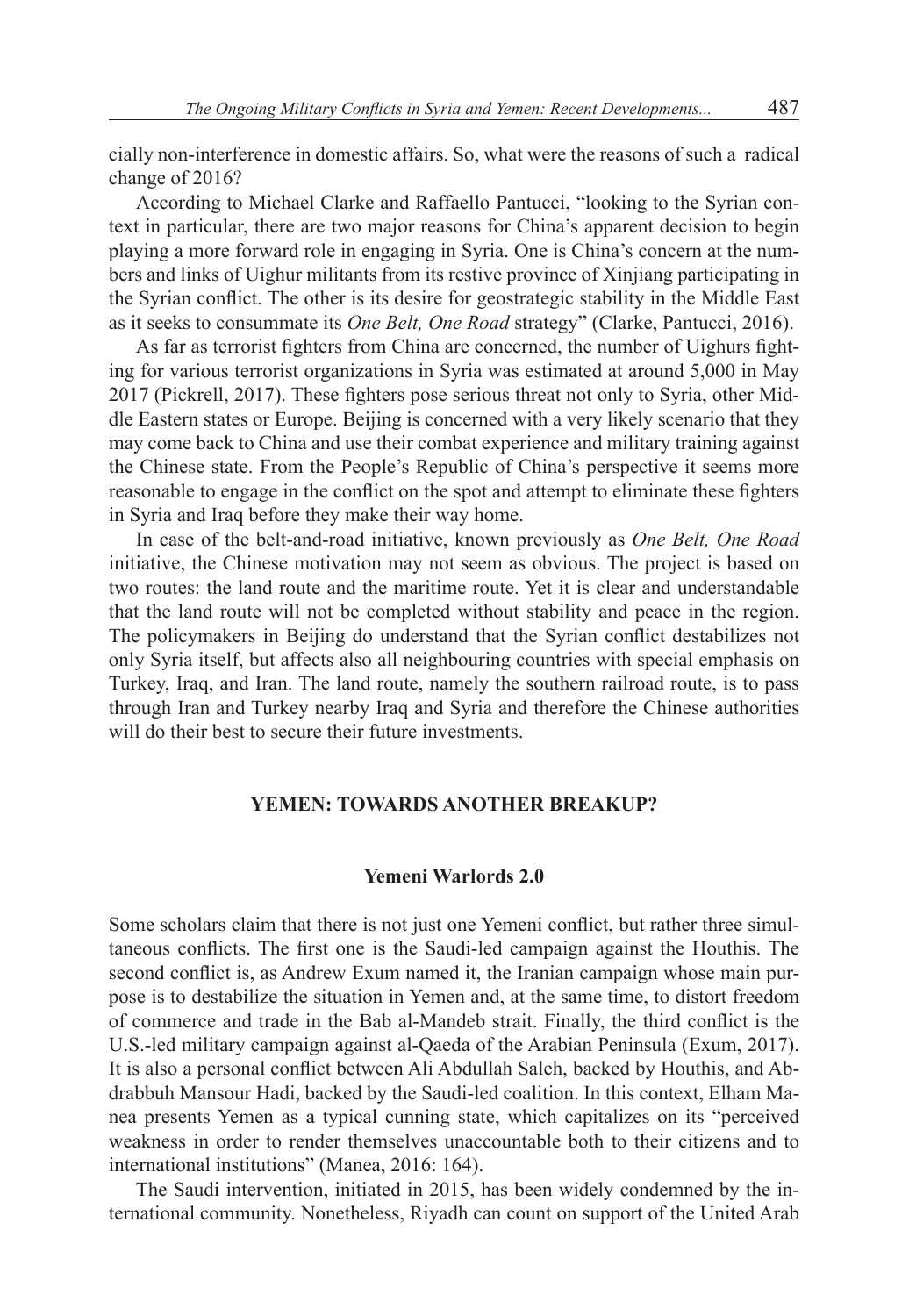Emirates, Bahrain, Jordan, Morocco, Sudan, Senegal, Pakistan, Turkey, Somalia, China, France, the United Kingdom, and the United States. Surprisingly, despite the enormous advantage, the Saudi-led forces cannot defeat Houthi fighters and their allies.

At the very beginning of 2017 many factors indicate that the Yemeni state is on a brink of yet another breakup. "South Yemen united with the more populous, tribal and rugged North Yemen only when the Soviet Union collapsed, leaving the south bereft of an external backer. After 27 years of forced but tempestuous marriage, its politicians have now latched onto the UAE, looking for separation again" (*Atomised*, 2017: 35). The external military intervention as well as actions undertaken by various terrorist organizations do not facilitate a peaceful resolution of the domestic conflict.

# **Positions of the United States and the Russian Federation on the Yemeni Conflict**

Officially, under the Obama presidency, the United States did not support the Saudi-led military operations in Yemen, yet simultaneously Washington did not intend to criticize its key allies like Saudi Arabia or UAE and wreck good relationships in the region. At the same time the U.S. engaged in some ongoing operations against al-Qaeda of the Arabian Peninsula – AQAP. Its activities have been one of the biggest security concerns in Yemen since the beginning of the so-called transformation period. Charles Schmitz underlines the fact that "since the summer of 2012, al-Qaeda has launched a sustained campaign of assassinations against Yemeni security and military officers, killing high ranking officials with impunity" (Schmitz, 2014: 13).

Andrew Exum claims that "the Trump administration is trying to intensify its efforts to counter al-Qaeda in the Arabian Peninsula and the Houthi maritime threat because those efforts are in the interests of the United States" (Exum, 2017). Obviously, al-Qaeda's strongholds in Abyan, Shabwah, and Ma'rib governorates pose serious threat not only to the Yemeni national security, but also to international community.

The Russian attitude towards the Yemeni conflicts is much less clear than the American. Unlike the United States, the Russian Federation does not support any side of the war, although it still recognizes president Hadi as the only legitimate head of the Yemeni state. Simultaneously, however, Moscow has offered limited support to the Houthis especially since the beginning of the Saudi-led intervention in 2015. According to Mark N. Katz, it is a clear signal that "as it did during the Cold War, Moscow is now working with Yemeni forces that are in conflict with each other" (Katz, 2017). Tyler Nocita and Maher Farrukh are even taking one step further. In their opinion "Russia is increasing its engagement in Yemen as part of a regional re-entrenchment in the Middle East. It has sought to position itself as a mediator for the Yemeni civil war and seeks to secure naval basing on the Yemeni coast as part of a brokered political settlement" (Nocita, Farrukh, 2017). It may be one of the reasons why Russia, together with the United Nations, strongly condemned Saudi plans to take control over Hodeidah port. Both Russians and the UN claimed that such offensive would result in a humanitarian catastrophe. By the way, the Russian Federation provided medical aid to Yemen. This event was widely covered by Iranian media.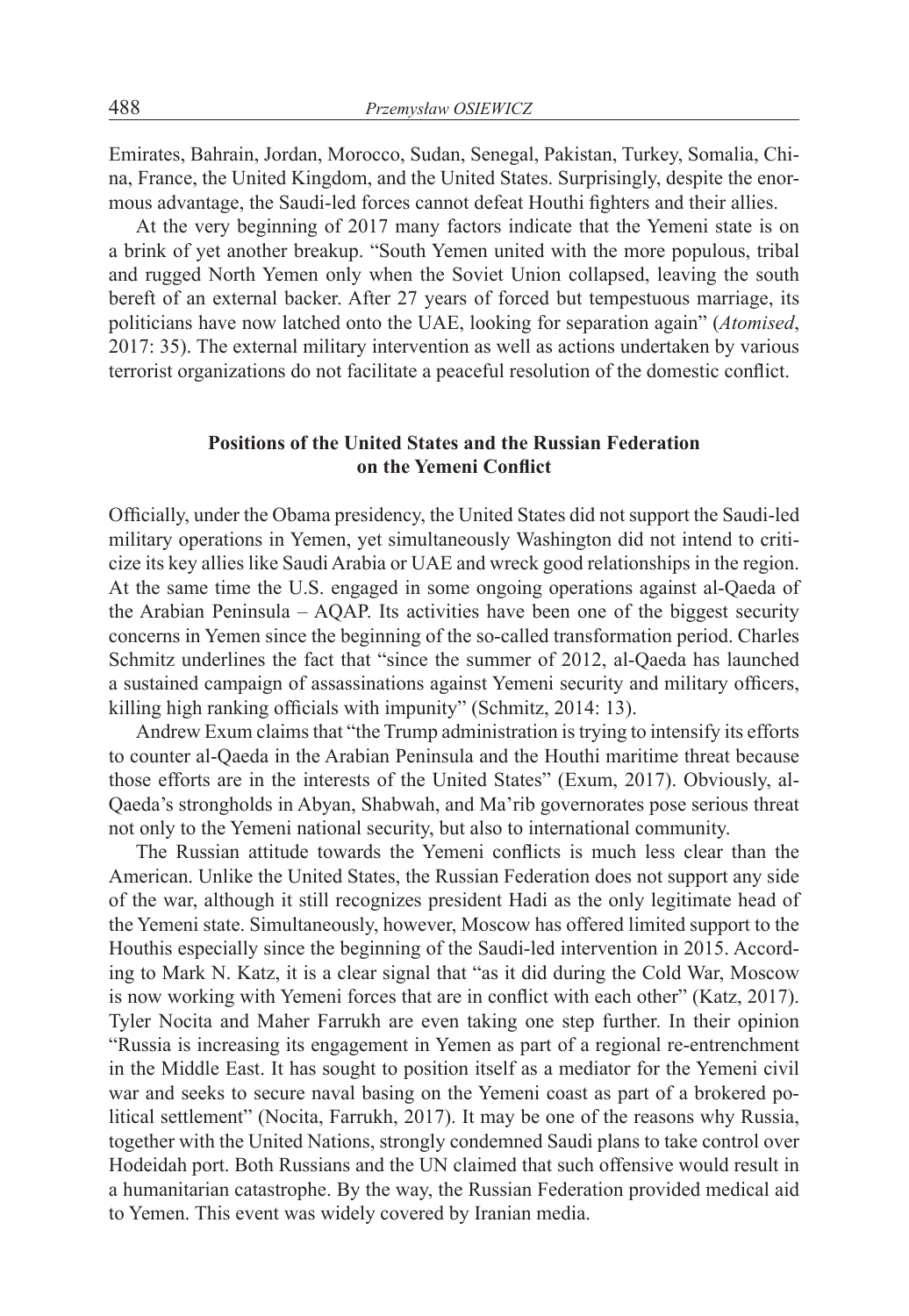#### **The Iranian Enigma**

Shahram Akbarzadeh and Dara Conduit underline the fact that "Saudi Arabia views the Houthi movement as an Iranian proxy and blamed Tehran for the unrest" (Akbarzadeh, Conduit, 2016: 10). This Saudi position on the roots of the ongoing Yemeni conflict is shared by other Arab states in general and members of the Gulf Cooperation Council except Oman in particular. Some scholars point out even that the Houthi rebellion is, as a matter of fact, another step towards the establishment of the so-called 'Shi'a Crescent'. Do such opinions on the Houthi-Iranian alliance derive from serious misinterpretations? On the one hand, according to Farideh Farhi, "although the media repeatedly identify the Houthis as Iranian backed, even those most alarmed by Iran's relationships to nonstate actors agree that the [Houthi] rebels are not yet part of Iran's transnational threat network: they are a local organization with local motives" (Farhi, 2017: 13). When the Houthis were approaching the Yemeni capital city – Sanaa in 2014, Iran reportedly tried to stop their offensive. Yet the Houthi commanders ignored Tehran's suggestions. What's more, Yemen was very low on the Iranian priority list. Iranians changed their mind only in 2016 when they began perceiving the conflict as another battleground of the rivalry with Saudi Arabia. The more the Arab Gulf states are engaged in the Yemeni conflicts, the less attention they can pay to the Iranian actions in the region. On the other hand, other scholars like Ibrahim Fraihat point out that "Iranian support for the Houthis against the Saudi airstrikes in March 2015 is not a secret and confirms the connection – though not the scale of the relationship – with the rebel movement" (Fraihat, 2016: 47).

The Iranian authorities criticize the Saudi-led coalition, especially Saudi Arabia, and accuse its members of war atrocities in Yemen. In July 2016 the Supreme Leader, Ali Khamenei, said: "The aggressor must stop its aggression and the Muslim world has to punish the aggressor that has invaded the Yemeni people for an unfounded reason" (Khamenei, 2016). President Rouhani also condemned the Saudi intervention in Yemen on a number of occasions. He said, *inter alia*, that "a government which is unaware of the issues in the region and the world, and is also quite a beginner, has decided to show some muscle for the first time" (Rouhani, 2016). Yet at the same time the Islamic Republic of Iran denies any closer affiliation with Houthis. Moreover, Teheran claims that it does not interfere in the Yemeni domestic affairs. Officially the Iranian support is limited to humanitarian assistance.

# **The GCC Factor**

Tehran's stance is challenged by most of Arab countries in general and the GCC members in particular. In their opinion Iran is simply trying to enlarge its sphere of influence and for this reason is meddling in conflicts in Syria and Yemen. Yet at the same time they are trying to find a comprehensive settlement.

In the opinion of Gerald M. Feierstein, "after last year's Kuwait round of Yemeni negotiations ended in stalemate, the Saudi-led coalition determined that only a shift in the military balance would bring the Houthis and their allies, loyalists of former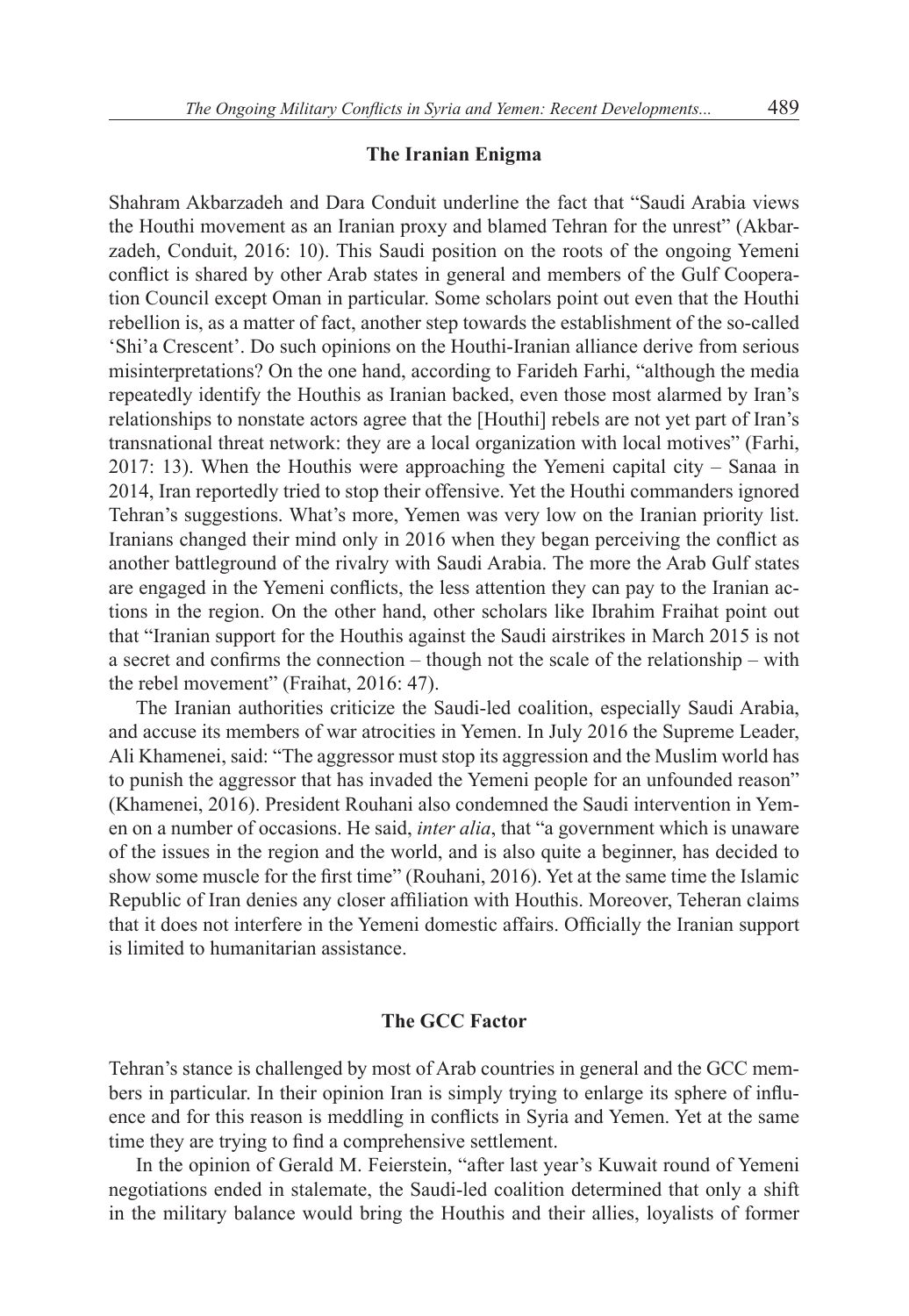President Ali Abdullah Saleh, back to the negotiating table. A strategy was derived to push the Houthis off the Red Sea coast – the Yemeni terminus of the arms-smuggling route that begins in Iran – and seize the vital port of Hodeidah" (Feierstein, 2017). It is clear that this military campaign had not been successful and therefore Hadi's government, backed by Saudis, decided that Hodeidah could be transferred to a third party. If Houthis and their allies accepted such solution, then it would be easier to provide aid to millions of Yemenis. What's more, such a deal could be an important first step towards a comprehensive settlement of the conflict.

As Farid Senzai and Kamran Bokhari put it, "the Saudi position has become much weaker now that it has to deal with both the Zaydi and jihadist insurgencies, as well as a resurgent southern secessionist movement" (Senzai, Bokhari, 2017: 51–53). What had seemed to be an easy military campaign for Saudis in 2015, appeared to be a strategic trap in 2016. Lack of any significant military breakthrough as well as very limited if any chances for a constructive peace dialogue seriously undermined the regional position of Saudi Arabia. What's more, Riyadh perceives the ongoing Yemeni conflict primarily as another proxy war with Iran this way understating the role of local political cleavages and sectarian divisions. Moreover, the ongoing Saudi-led intervention costs a lot and has a significant impact on the economy of Saudi Arabia. According to some sources, in 2016 alone military operations in Yemen cost Saudi Arabia around \$675 million per month (Hussain, 2016).

All Gulf Cooperation Council members support president Hadi and the military intervention. The only exception is Oman which traditionally plays a role of a regional middleman or a peace broker. Recently the GCC member states supported president Hadi's opposition to the formation of a transitional political council in southern Yemen – a move which could result in a de facto separation of southern Yemen (*GCC rejects*, 2017). On the one hand, Hadi's opposition can be seen as an attempt to preserve territorial integrity of the Yemeni state. On the other hand, however, it could be also interpreted as a show of force and boldness.

All in all, Yemen is still threatened by the vision of a gradual and irreversible state disintegration. It is a scenario which is rooted deeply in Yemen's history, ethnic composition, and religious mosaic.

\* \* \*

Although the global dimension can be observed and analysed in both selected conflicts, its seems to be much more noticeable and significant in case of the Syrian war especially due to the direct Russian engagement as well as the American response to it. At the beginning it was clear only as far as the UN Security Council meetings and resolutions were concerned. Later, especially when the Russian Federation sent its air force to Syria in 2015 in order to support the Assad regime, the situation changed to a great extent. The United States was forced to respond, although it had taken Americans almost two years before they undertook any real step in the Syrian case, namely in April 2017. Obviously, this solo effort could not change the situation on the ground, but it proved that President Trump's administration is ready for action and the Syrian leader will not be able to cross any more 'red lines' without painful consequences.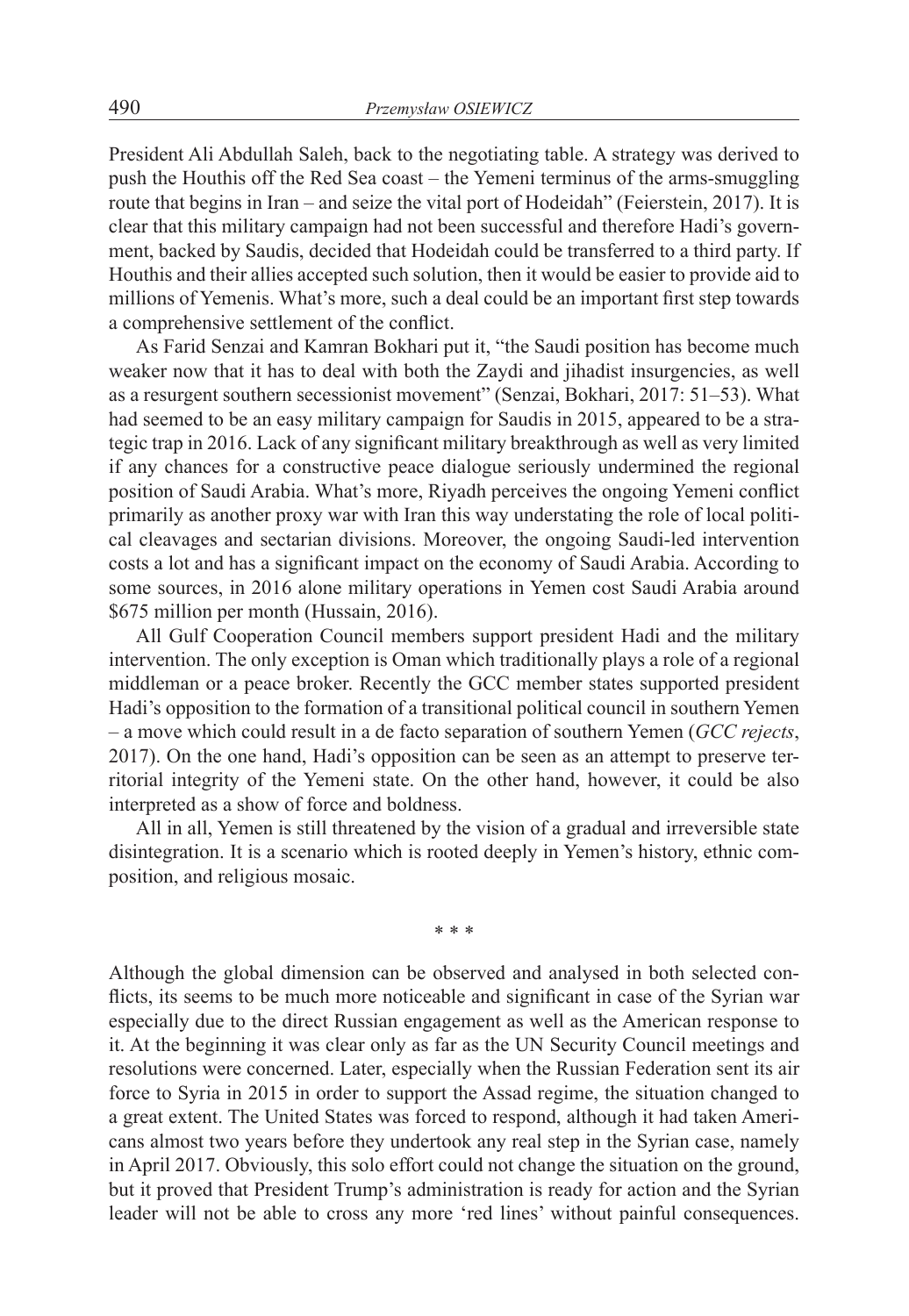What's more, it was a clear message for President Putin who might have thought that the Russian military presence in Syria was the best protection from any U.S. military strike against the Assad troops and their allies. At the same time, this message was received in Iran too.

A very limited institutionalization of international relations in the Middle East region seriously undermines opportunities for a peaceful conflict resolution in the region and therefore requires participation and engagement of non-regional actors especially global powers which can exert pressure on various regional actors. For instance, the Russian Federation can encourage al-Assad to participate in negotiations, while the United States has some leverage in case of the Arab states of the Persian Gulf and their allies in Syria.

In case of Yemen, the recent developments only prove that a lot depends on key regional actors especially Saudi Arabia, the UAE, and Iran. Besides, both the United States and, to some extent, the Russian Federation are engaged in the situation on the ground. This way the Yemeni war also gained its global dimension.

The Yemeni conflicts pose threat not only to Yemen's territorial integrity and welfare of its people, but also to the immediate neighbourhood. According to Karen E. Young, "while the immediate costs to the Yemeni people in famine, disease, and destruction have been clear, the future cost to Gulf neighbours, Saudi Arabia and the United Arab Emirates in particular, may be more than these states have estimated. As the expansive social science research on civil wars demonstrates, the cost of these conflicts tends to multiply, with reverberating effects in the domestic economy and in neighbouring states" (Young, 2017: 1).

# **SHORT-TERM AND LONG-TERM SCENARIOS**

## **The Case of Syria**

Marc Lynch claims that "Arab regimes have not even begun to deal with the underlying problems which drove the 2011 uprising, and most of those problems have gotten worse. The wars afflicting the region will not be resolved any time soon, and their impact will continue to be felt for many years to come. Few if any of America's traditional allies share its aspirations for the region, and conflict between them will likely continue" (Lynch, 2016: 241–242).

Will any positive change be possible in 2017 if president Assad stays in power? The answer is negative. Just a cursory analysis of events from the last six years shows that Assad's position is relatively strong. Charles Lister was right saying, in front of the United States House Committee on Foreign Affairs, that "in April 2017, the Assad regime found itself sat more comfortably in Damascus than at any point since the start of the crisis in the Spring of 2011. Its use of banned chemical weapons a few weeks ago is almost certainly a result of that confidence. However, if anyone believes that Bashar al-Assad is now the key to stabilizing Syria, they have learned nothing from the country's recent history. Assad cannot and will never be capable of putting Syria back together again" (Lister, 2017b).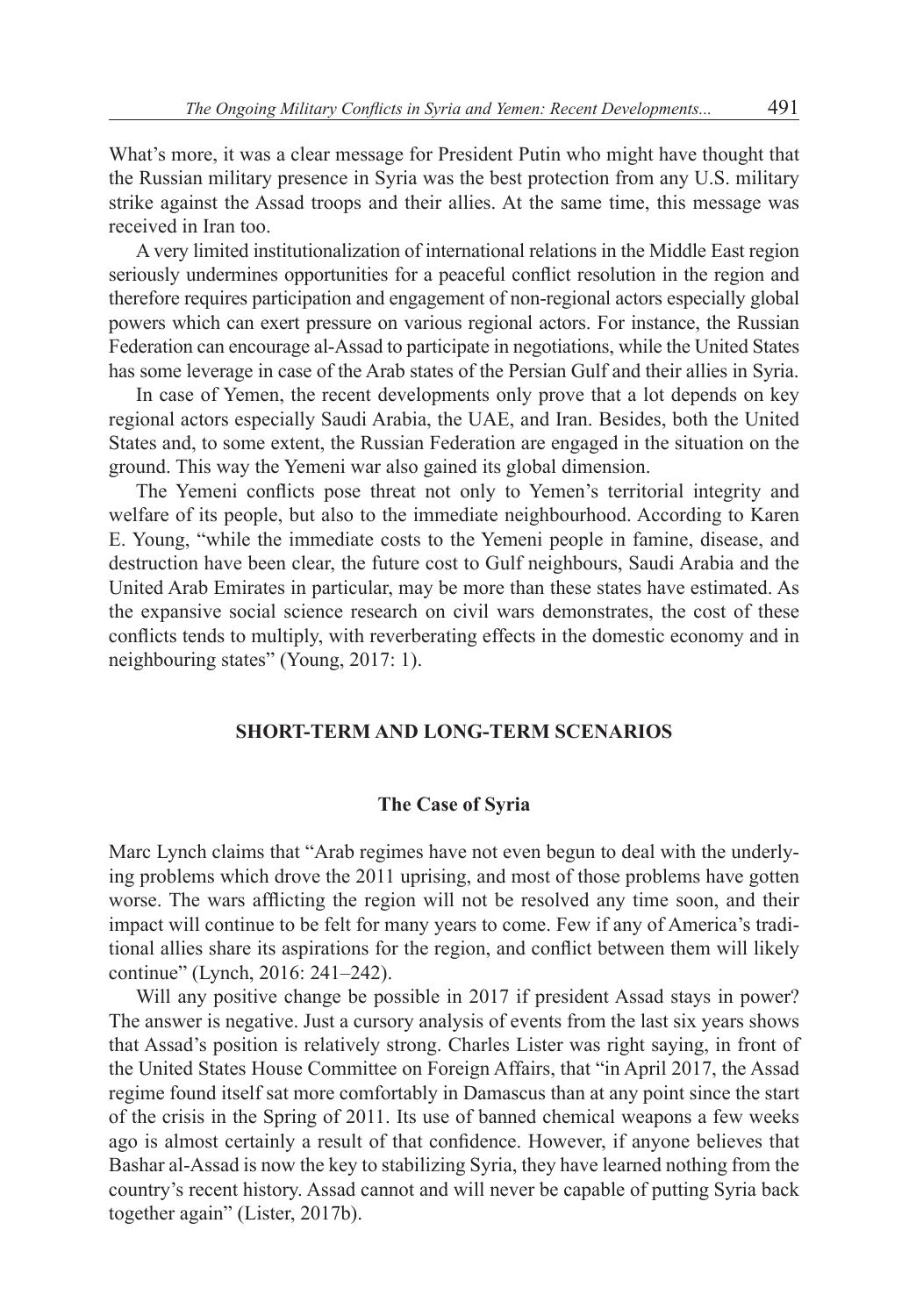The Russian military presence as well as the American attack of April 2017 have changed the course of the Syrian conflict irreversibly. On the one hand, it seems unlikely that Russians will withdraw their forces without any comprehensive settlement or at least a certainty that Bashar al-Assad or any other Syrian leader friendly to Moscow will be able to preserve power. On the other hand, the American administration will be forced to conduct another attacks and increase its military presence either in Syria's neighbourhood or in Syria if the Assad regime commits any crimes against humanity. The United States reacted once and therefore it could lose all its credibility if it did not react to another attacks against civilians.

The re-election of the Iranian president Hassan Rouhani, which took place on 19 May 2017, may improve the situation in Syria as the Iranian authorities will enjoy bigger legitimacy as well as have incentive to undertake constructive steps within the peace process. Better relations with Western powers should result in more room for manoeuvre for both Iranian and Western diplomats.

However, for the time being, a major breakthrough in Syria is very unlikely. For this reason a few long-term scenarios seem to be possible, ranked below from the most to the least probable:

- the war will continue in some parts of Syria, but Bashar al-Assad will remain in charge with the help of the Russian, Chinese, and Iranian authorities;
- the conflict will be settled on the basis of a multilateral peace agreement signed in the framework of the Astana process without the involvement of Western powers;
- the conflict will be settled as a result of a multilateral peace agreement which will be concluded by all fighting groups, members of the Astana process – Russia, Iran, Turkey as well as China and Western powers like the United States and France.

As Obaida Fares claims, the failure of all negotiations "has been the result of the foreign and international intervention that started in early 2012. In all its forms, foreign intervention has undermined the will of the Syrian people and contributed to the prolonging of the conflict" (Fares, 2016: 158).

# **The Yemeni Case**

At the beginning of 2017 all developments indicate that the Yemeni state has already become a failed state. From political point of view there seems to be no return to the *status quo* prior 2015. External interventions make it even more difficult to bring leaders of the main fighting groups to negotiations. Even members of the Saudi-led coalition may soon experience differences of opinions which might lead to serious tensions or even the end of joint actions. That's the case of Saudi Arabia and the UAE. Their leaders have their own ambitions and particular interests and therefore support different political fractions in Yemen.

Contrary to the Syrian conflict, Yemen draws much less attention of non-regional powers. While both the United States and the Russian Federation focus on the geopolitical and strategic importance of Syria, their authorities avoid any direct involvement in the Yemeni war, leaving it entirely in the hands of other actors such as Iran, Saudi Arabia, and the United Arab Emirates. Yet, like it happened in case of Syria in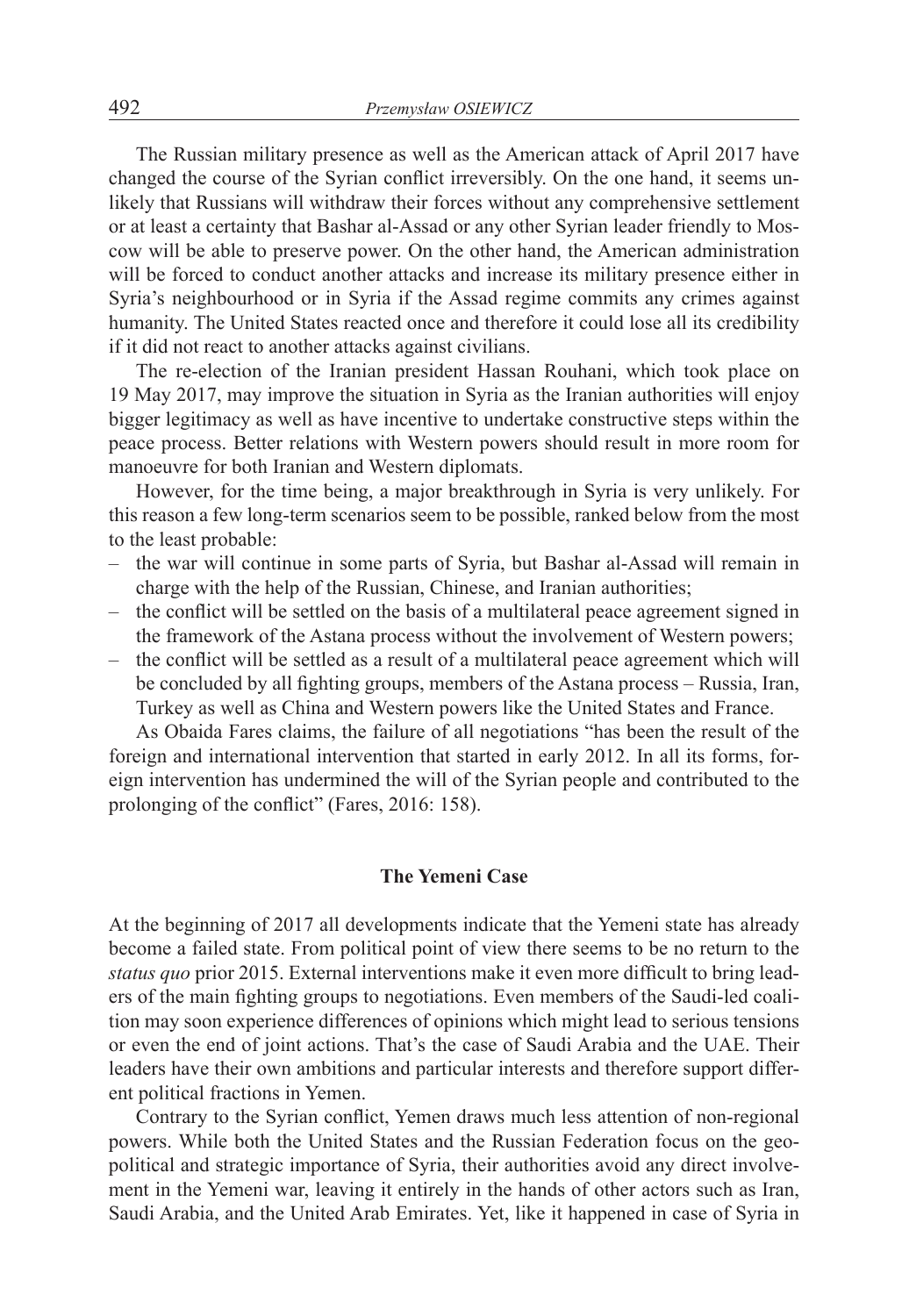2016, Yemen may become an area of interest for the People's Republic of China. It's strategic location make it very important from the Chinese point of view as far as the belt-and-road initiative is concerned. Similarly to the Syrian case, Beijing may seek stability in the Arab Peninsula in order to secure maritime routes in the region. The Chinese authorities' excellent relations with both Riyadh and Tehran may appear crucial and very constructive.

At the very beginning of 2017 a few long-term scenarios, ranked below from the most to the least probable, seem to be possible:

- the conflict will continue without any major breakthroughs; all sides will control their spheres of influence, but the Yemeni state will still exist formally;
- the conflict will end up as a result of a multilateral peace agreement and Yemen's state structures will survive the conflict;
- Yemen will be formally divided into separate states on the basis of a negotiated settlement.

All in all, one can agree with Farid Senzai and Kamran Bokhari who predict that "Yemen will continue to simmer as a medium-intensity sectarian battleground; however, geography greatly insulates it from Iranian exploitation" (Senzai, Bokhari, 2017: 52). Beyond a shadow of a doubt, that's one of the main differences between the ongoing Syrian war and the Yemeni conflict.

## **BIBLIOGRAPHY**

- Acosta J., Smith-Spar L., Gaouette N. (2017), *Trump has 'very, very good meeting with Lavrov, Kislyak at White House*, CNN Politics, http://www.cnn.com/2017/05/10/politics/trump-lavrov-tillerson-meeting (10.05.2017).
- Akbarzadeh S., Conduit D. (2016), *Rouhani's First Two Years in Office*, in: *Iran in the World: President Rouhani's Foreign Policy*, (eds.) S. Akbarzadeh, D. Conduit, Palgrave Macmillan, Basingstoke.
- Alterman J. B. (2017), *The Other Side of the World: China, the United States, and the Struggle for Middle East Security*, Center for Strategic and International Studies, Washington D.C.
- *Atomised* (2017), "The Economist", 29.04.2017.
- Baskan B. (2016), *Turkey and Qatar in the Tangled Geopolitics in the Middle East*, Palgrave Macmillan, New York.
- Clarke M., Pantucci R. (2016), *China is Supporting Syria's Regime. What Changed?*, The National Interest, http://nationalinterest.org/feature/china-supporting-syrias-regime-whatchanged-17738 (13.05.2017).
- Cooper T. (2015), *Syrian Conflagration: The Civil War 2011–2013*, Helion & Company, Solihull.
- Exum A. (2017), *What's Really At Stake for America in Yemen's Conflict*, "The Atlantic", 14.04.2017.
- Fares O. (2016), *The Arab Spring Comes to Syria: Internal Mobilization for Democratic Change, Militarization and Internationalization*, in: *Routledge Handbook of the Arab Spring: Rethinking Democratization*, Routledge, Abingdon.
- Farhi F. (2017), *Iranian Power Projection Power and Goals*, in: *Deterring Iran After the Nuclear Deal*, (eds.) K. H. Hicks, M. G. Dalton, Center for Strategic and International Studies, Rowman & Littlefield, Lanham.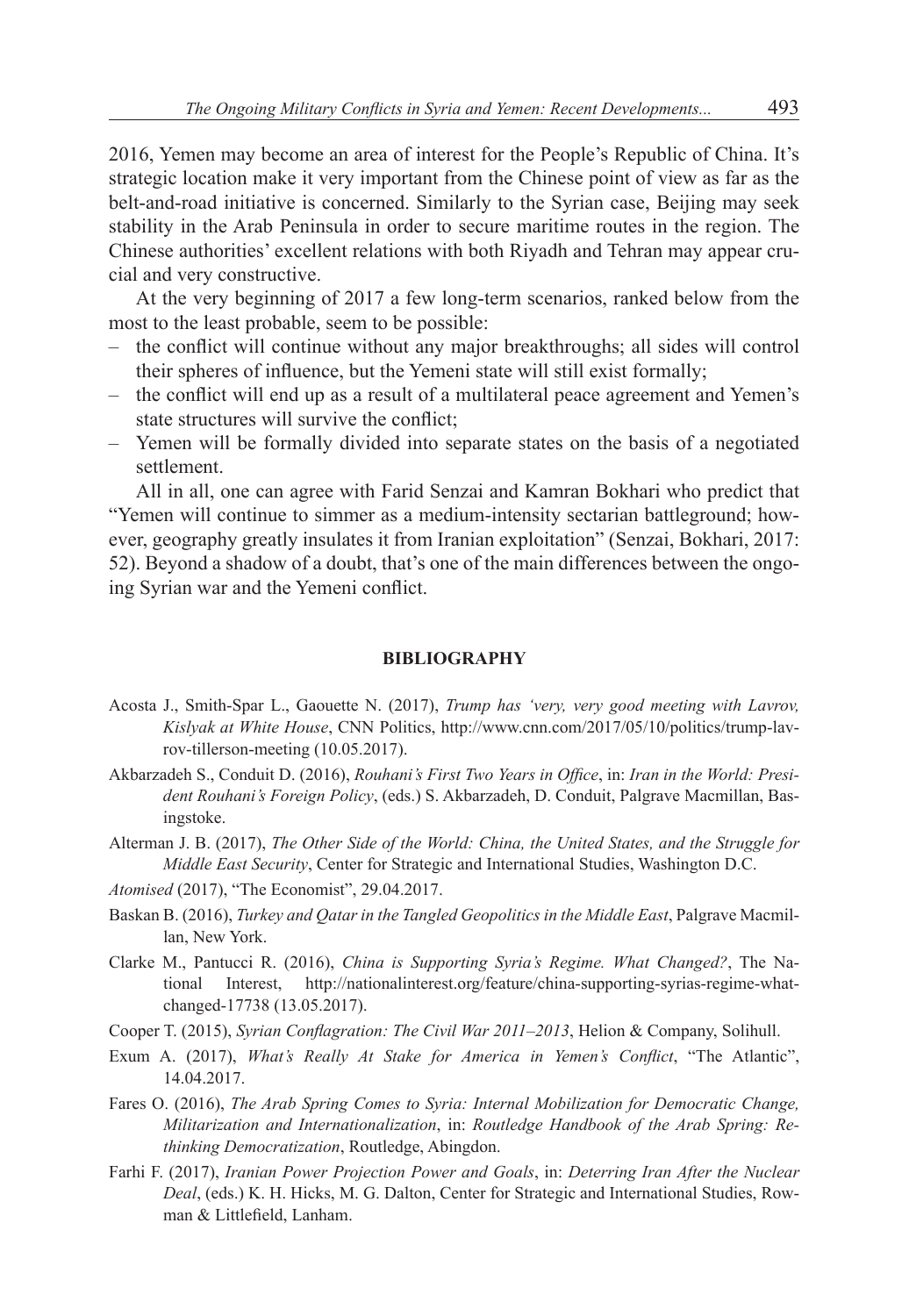- Fayzullina K. (2016), *The Arab Spring Through Russian 'Eyes'*, in: *Routledge Handbook of the Arab Spring: Rethinking Democratization*, Routledge, Abingdon.
- Feierstein G. M. (2017), *Yemen Could be the Key to Solving the Iran Problem*, The Middle East Institute, http://www.mei.edu/content/yemen-could-be-key-solving-iran-problem (19.05.2017).
- Fraihat I. (2016), *Unfinished Revolutions: Yemen, Libya, and Tunisia After the Arab Spring*, Yale University Press, New Haven.
- Gause F. G. III (2014), *The Foreign Policy of Saudi Arabia*, in: *The Foreign Policies of Middle East States*, (eds.) R. Hinnebusch, A. Ehteshami, Lynne Rienner Publishers, Boulder.
- *GCCrejectsformation ofYemen transitional council* (2017), http://www.aljazeera.com/news/2017/05/ gcc-rejects-formation-yemen-transitional-council-170513141733873.html (19.05.2017).
- Gibson B. R. (2017), *Opportunities Lost: US Foreign Policy in the Middle East under Bush and Obama, 2000–2016*, in: *Reassessing Order and Disorder in the Middle East: Regional Imbalance or Disintegration?*, (ed.) R. Mason, Rowman & Littlefield, Lanham.
- Glaser C. L., Kelanic R. A. (2016), *Introduction*, in: *Crude Strategy: Rethinking the US Military Commitment to Defend Persian Gulf Oil*, (eds.) C. L. Glaser, R. A. Kelanic, Georgetown University Press, Washington D.C.
- Hinnebusch R. (2014), *Foreign Policy in the Middle East*, in: *The Foreign Policies of Middle East States*, (eds.) R. Hinnebusch, A. Ehteshami, Lynne Rienner Publishers, Boulder.
- Hussein M. (2016), *Saudi intervention in Yemen and its impact on Saudi's economy*, Foreign Policy News, http://foreignpolicynews.org/2016/12/11/saudi-intervention-yemen-impact-saudiseconomy/ (22.05.2017).
- Katz M. N. (2017), *Russia Maneuvers between Opposing Forces in Yemen*, The Arab Gulf States Institute in Washington, http://www.agsiw.org/russia-maneuvers-opposing-forces-yemen/ (22.05.2017).
- Katzman K. (2017), *Iran's Foreign and Defense Policies*, CRS Report R44017, Congressional Research Service, Washington D.C.
- Khlebnikov A. (2017), *Russia Needs Astana to Succeed*, The Middle East Institute, http://www.mei. edu/content/article/russia-seeks-compromise-syria-astana-talks-continue (10.05.2017).
- Khamenei A. (2016), *Ayatollah Khamenei: US Seeks to Eclipse Palestine Issue*, The Office of the Supreme Leader, http://www.leader.ir/en/content/15955/The-Leader-meeting-Muslim-ambassadors-and-officials-on-Eid-al-Fitr (19.05.2017).
- Lister C. (2017a), *Lavrov to Visit Washington Seeking U.S. Support on Syria Plan*, The Middle East Institute, http://www.mei.edu/content/article/russia-seeks-us-support-syria-plan-mondaybriefing (10.05.2017).
- Lister C. (2017b), *Testimony: Syria After the Missile Strikes – Policy Options*, The Middle East Institute, http://www.mei.edu/content/article/testimony-syria-after-missile-strikes-policy-options (12.05.2017).
- Manea E. (2014), *Yemen's Arab Spring: Outsmarting the Cunning State?*, in: *Routledge Handbook of the Arab Spring: Rethinking Democratization*, Routledge, Abingdon.
- Mason R. (2017), *Turkish Regional Policy in the Modern Era: From "Zero Problems" to Few Options*, in: *Reassessing Order and Disorder in the Middle East: Regional Imbalance or Disintegration?*, (ed.) R. Mason, Rowman & Littlefield, Lanham.
- Nocita T., Farrukh M. (2017), *Yemen Crisis Situation Report*, Critical Threats, https://www.criticalthreats.org/briefs/yemen-situation-report/2017-yemen-crisis-situation-report-april-28 (22.05.2017).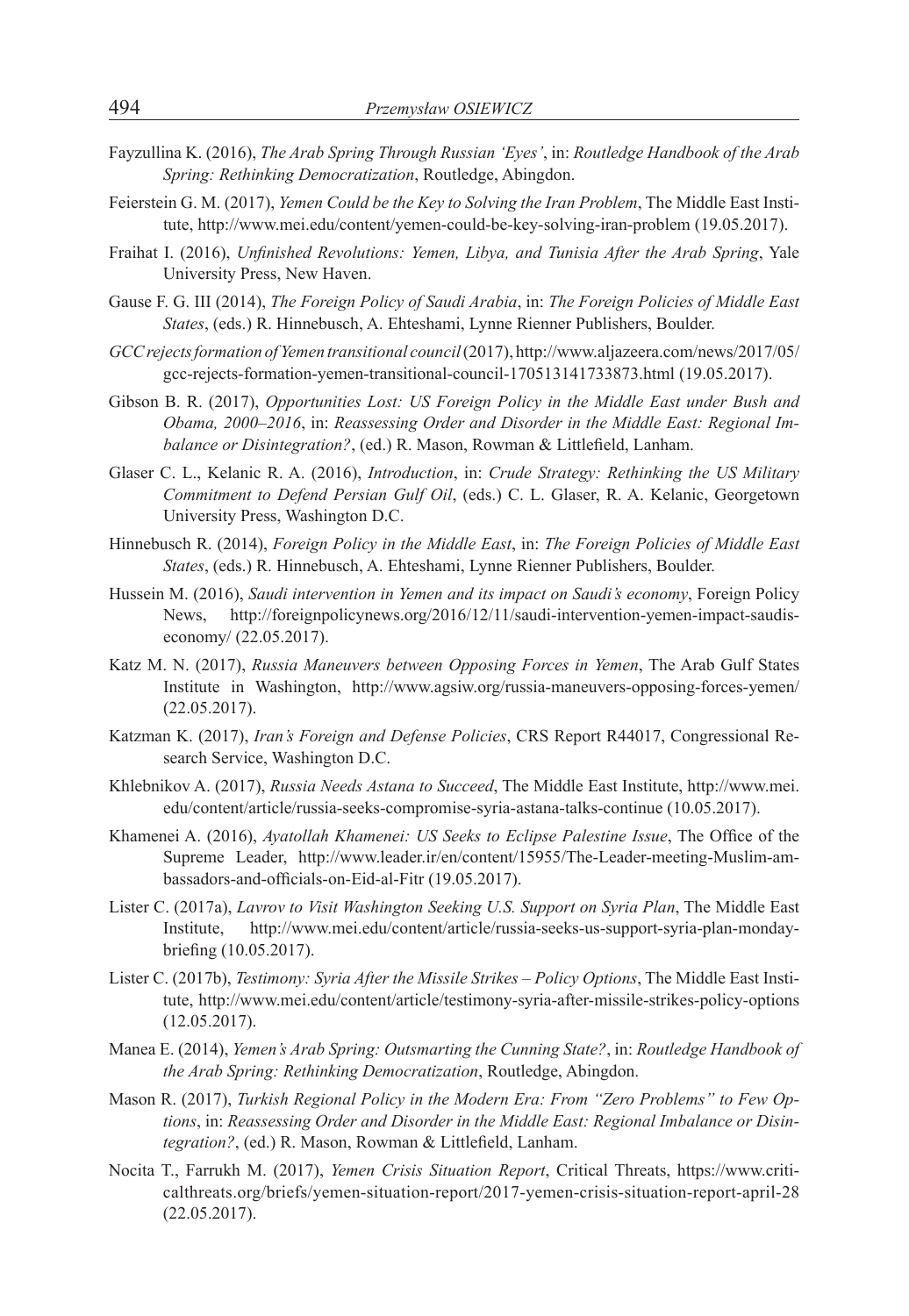- Phillips C. (2016), *The Battle for Syria: International Rivalry in the New Middle East*, Yale University Press, New Haven.
- Pickrell R. (2017), *Why are 5,000 Chinese fighting in Syria's Civil War?*, The National Interest, http:// nationalinterest.org/blog/the-buzz/why-are-5000-chinese-fighting-syrias-civil-war-20562 (18.05.2017).
- Rafizadeh M. (2016), *Iran's Forces Outnumber Assad's in Syria*, Gatestone Institute, https://www. gatestoneinstitute.org/9406/iran-soldiers-syria (22.05.2017).
- Robins P. (2014), *The Foreign Policy of Turkey*, in: *The Foreign Policies of Middle East States*, (eds.) R. Hinnebusch, A. Ehteshami, Lynne Rienner Publishers, Boulder.
- Rouhani H. (2016), *The Bombing of Innocent and Defenseless People of Yemen is a Strategic Mistake*, Official Website of the President of the Islamic Republic of Iran, http://www.president. ir/en/search (19.05.2017).
- Schmitz C. (2014), *Yemen's National Dialogue*, MEI Policy Paper 1, http://www.mei.edu/sites/ default/files/publications/Charles%20Schmitz%20Policy%20Paper.pdf (24.05.2017).
- Senzai F., Bokhari K. (2017), *Geosectarianism and Translocal Politics*, in: *Reassessing Order and Disorder in the Middle East: Regional Imbalance or Disintegration?*, (ed.) R. Mason, Rowman & Littlefield, Lanham.
- Sharafadin B. (2016), *Death toll among Iran's forces in Syrian war passes 1000*, Reuters, http:// www.reuters.com/article/us-mideast-crisis-syria-iran-idUSKBN13H16J (21.05.2017).
- Tillerson R. (2017), *Chemical Weapons Attack in Syria, the United States Department of State*, Press Statement, https://www.state.gov/secretary/remarks/2017/04/269460.htm (10.05.2017).
- Walker J. W. (2012), *Reclaiming Turkey's Imperial Past*, in: *Turkey and Its Neighbors: Foreign Relations in Transition*, (ed.) R. H. Linden, Lynne Rienner Publishers, Boulder.
- Young K. E. (2017), *War at Any Price: Domestic and Regional Economic Consequences of Yemen's Civil War*, The Arab Gulf States Institute, Washington D.C.

## **ABSTRACT**

The main aim of the article is to analyse in detail roles played by various regional and nonregional state actors in two of the ongoing Middle Eastern conflicts, namely in Syria and in Yemen, in the period between March 2015 and May 2017. The year 2015 was very significant. That year the Russian military intervention in Syria began, the conflict in Yemen broke out and was internationalized simultaneously.

This state-oriented study has two levels of analysis, namely regional and global. Although the global dimension can be observed and analysed in both selected conflicts, its seems to be much more noticeable and significant in case of the Syrian war especially due to the direct Russian engagement as well as the American response to it.

A very limited institutionalization of international relations in the Middle East region seriously undermines opportunities for a peaceful conflict resolution in the region and therefore requires participation and engagement of non-regional actors especially of global powers which can exert either direct or indirect pressure on various regional actors.

As far as sources are concerned, the study is based on selected documents, monographs, academic articles, reports, and analyses.

**Keywords:** Syria, Yemen, the Middle East, conflict, regional level, global level